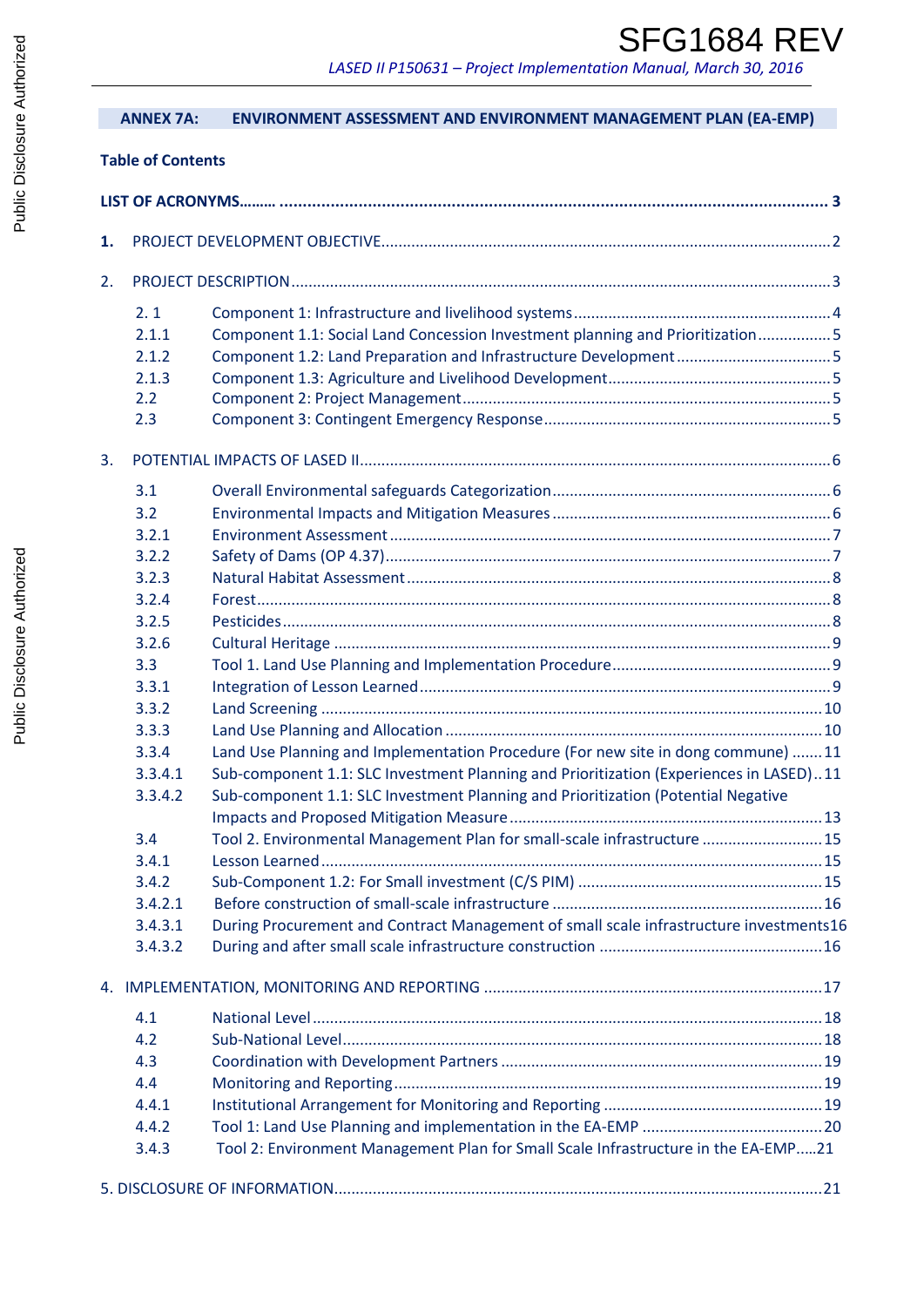# **LIST OF ACRONYMS**

| <b>SLC</b>   | Social Land Concession                                                 |
|--------------|------------------------------------------------------------------------|
| <b>NGO</b>   | Non-Governmental Organization                                          |
| LASED        | Land Allocation for Social and Economic Development Project            |
| <b>EMP</b>   | Environmental Management Plan                                          |
| EA           | <b>Environmental Assessment</b>                                        |
| <b>JSDF</b>  | Japan Social Development Fund                                          |
| AEA          | Agro Ecosystem Analysis                                                |
| C/S          | Commune/Sangkat                                                        |
| C/S PIM      | Commune/Sangkat Project Implementation Plan                            |
| <b>NCDDS</b> | National Committee for Sub-National Democratic Development Secretariat |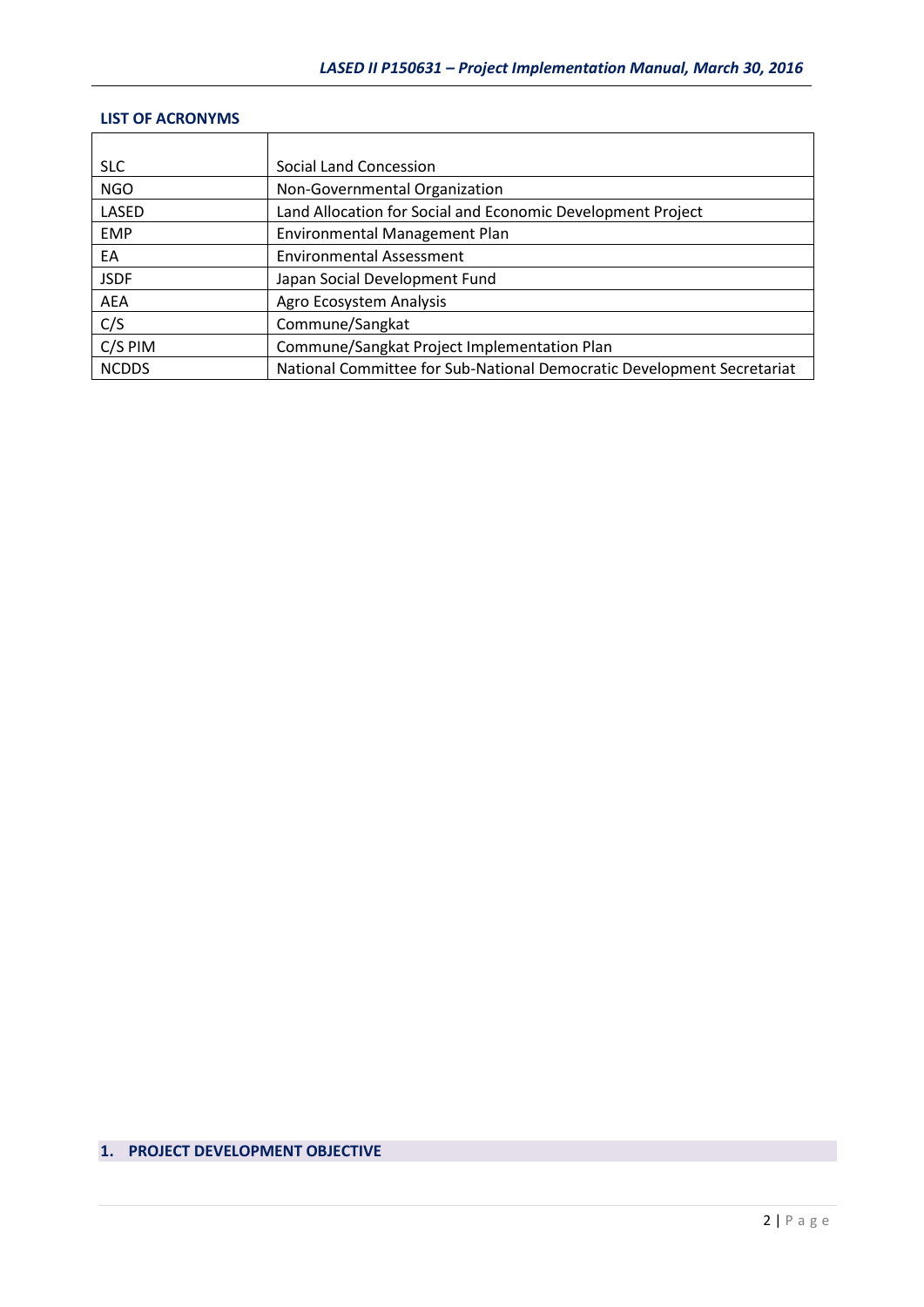The project development objective (PDO) is to help improve the target beneficiaries' access to agriculture resources and selected infrastructure and social services in project communities.

# **2. PROJECT DESCRIPTION**

The target beneficiaries are some 5,141 families in the project communities in rural areas who previously were landless or land-poor population groups. The project would cover a total of 14 SLC sites in the five provinces of Kratie, Tbong Khmum (formerly part of Kampong Cham), Kampong Thom, Kampong Chhnang and Kampong Speu. These sites include the eight (8) sites under the LASED Project, five<sup>1</sup> (5) sites in projects funded under the Bank-administered Japan Social Development Fund (JSDF) and one (1) new site in Kampong Thom Province. The total area to be covered is approximately 17,000 hectares, benefitting some 5,141 families. The project would make specific provisions to support vulnerable households and would give particular attention to livelihood activities and particularly those that benefit women. The activities financed under the project would continue to utilize the inclusive consultation process established under the LASED Project to identify and meet the needs of targeted households. In addition, the population living outside the SLC sites would benefit as they would have access to the project's public infrastructure (rural and agriculture roads, access tracks, schools and health posts), education and health services, and improved agricultural technology.



**Figure 1. Map of SLC sites in the five provinces Source: LASED II's PAD, 2016**

<u>.</u>

 $1$  A peri-urban site in Battambang, which was funded under a separate JSDF grant, is not included in this proposed project. The RGC advised that they would use their own resources to continue supporting activities at that site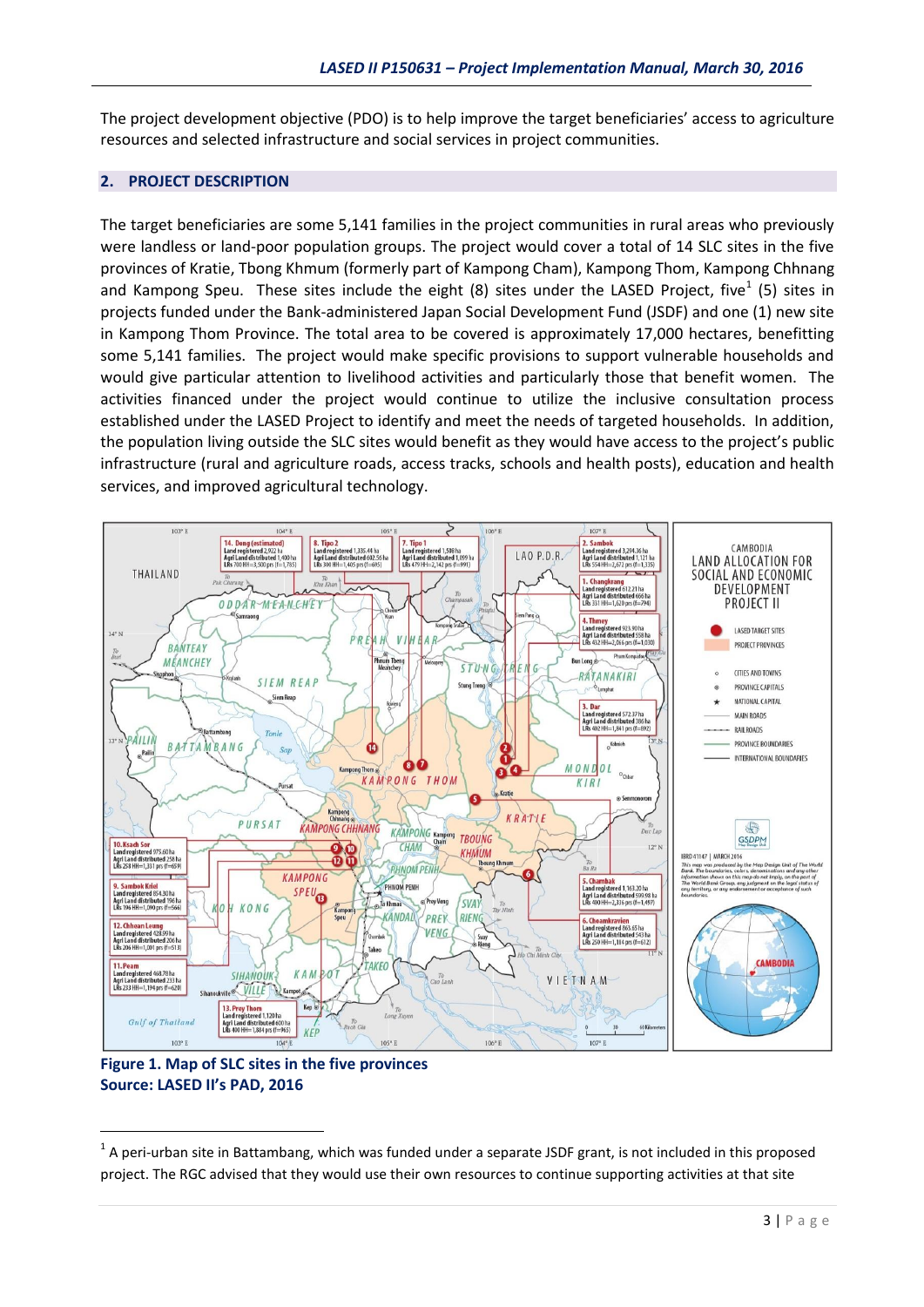Project activities will support the achievement of the PDO by: (a) strengthening community groups to better identify and prioritize technology and infrastructure investments; (b) financing priority productive and social community infrastructure; and (c) scaling up agricultural and livelihood support activities.

The project would build on the successful implementation and experiences of the previous projects and good practices in the sector. It would address the remaining priority needs of beneficiaries by providing a package of agricultural technology assistance and infrastructure support to make their lands productive and sustainable. The project would have two main components plus a contingent emergency response component, summarized below, and would be implemented over a five-year period. Based on experience, the project duration is the minimum time required to achieve the desired outcomes and results, as well as the sustainability of investments and livelihoods. Annex 2 describes the two main components in detail.

### *2.1 Component 1: Infrastructure and Livelihood Systems*

*2.1.1 Sub-component 1.1: Social Land Concession Investment Planning and Prioritization.* This would support the planning and prioritization of investments in participating SLC sites in the project provinces, including: (a) participatory preparation (for the new site) and updating (at existing sites) of SLC plans, including land surveying, detailed land use planning, processing of requests for land allocation, sensitization and communication on SLC processes and implementation of participatory review processes by communal authorities, land allocation and demarcation of and within the participating SLC sites, and facilitation of requests for the land titling process for eligible beneficiaries in the participating SLC sites; and (b) identification, prioritization and planning of appropriate SLC sub-project technology and infrastructure investments, including the carrying out of a baseline survey, agro-ecosystem analysis, water management planning, assessment of environmental and social safeguards implications, and establishment of SLC-related management information system as input to the SLC planning and prioritization. For the new site in Dong commune, Kampong Thom province, activities will follow established procedures as in the first LASED project. The other existing SLC communities under the LASED project will benefit from second generation planning, land preparation, and related support activities under LASED II.

*2.1.2 Sub-component 1.2: Land Preparation and Infrastructure Development.* This would support the provision of technical assistance and community grants to beneficiaries for preparation and implementation of prioritized infrastructure sub-projects in the participating SLC sites, including: (a) provision of settling-in assistance to new land recipients; (b) provision of initial land preparation assistance including a first cover crop; and (c) provision of productive and social community infrastructure such as rural roads, small-scale irrigation systems, rural water supply and sanitation, education facilities, health posts and community centers, among others.

*2.1.3 Sub-component 1.3: Agriculture and Livelihood Development.* This would support the provision of technical assistance and community grants to beneficiaries for the purposes of consolidation and improvement of agricultural production systems and improvements in the livelihoods, food security and nutrition status of land recipients, including: (a) conduct of community organizing and development activities; (b) provision of agricultural service and extension support following a pluralistic service provider approach; (c) establishment of farmer-managed demonstration plots and model farms; (d) establishment and/or strengthening of farmers organizations, agriculture cooperatives, production and marketing groups and other community interest groups; and (e) establishment of a community development fund and provision of community grants to strengthen successful local initiatives in the participating SLC sites.

*2.2 Component 2: Project Management.* This component would support the provision of technical and operational assistance for the overall project administration and coordination, including: (a)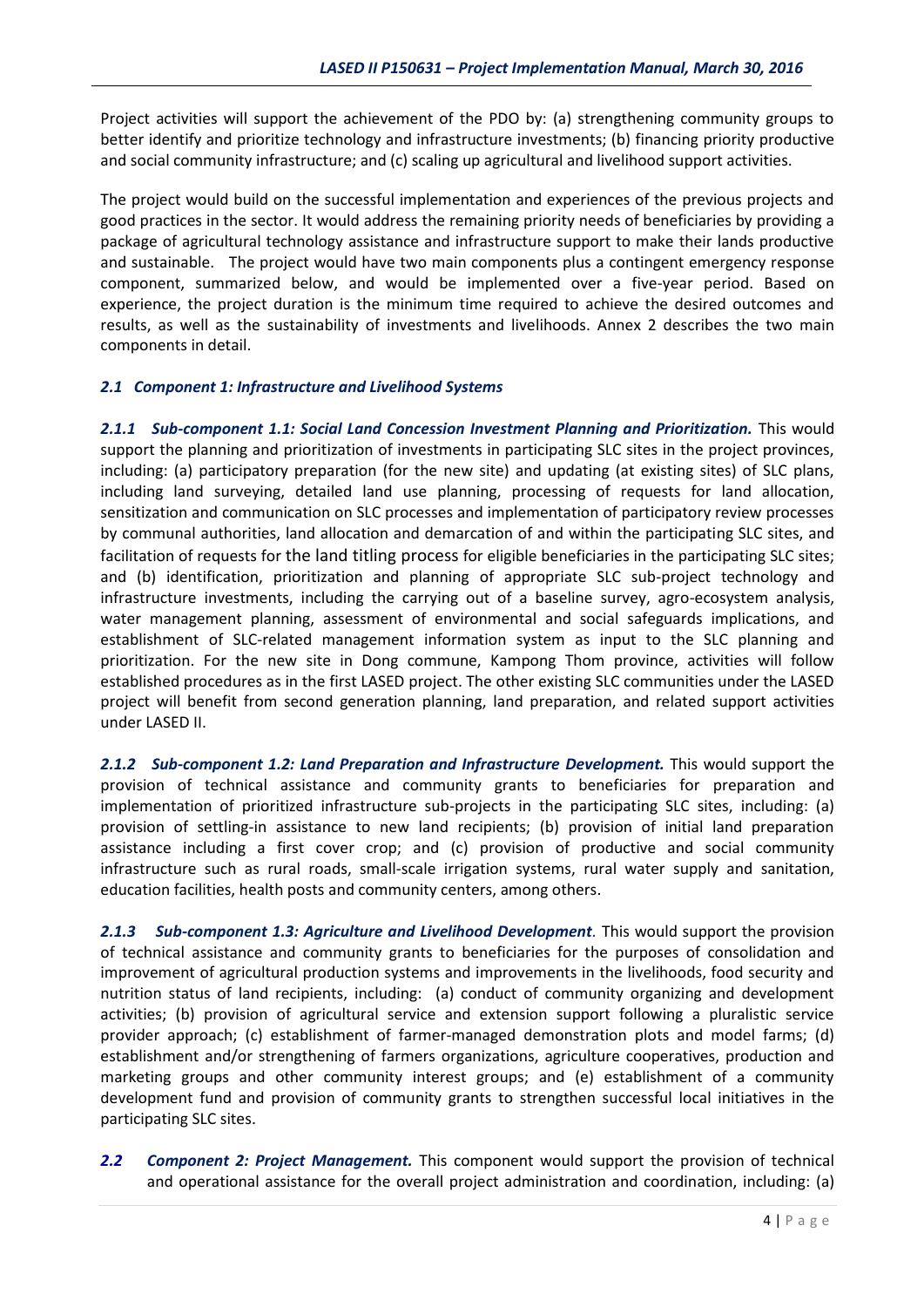social and environmental safeguards management; (b) procurement planning and contracts management; (c) financial management, disbursement and audit; and (d) monitoring, evaluation and communication.

*2.3 Component 3: Contingent Emergency Response.* This component, with an initial allocation of zero dollars, is part of IDA's support to an Immediate Response Mechanism (IRM) in Cambodia. The IRM allows reallocation of a portion of undisbursed balances of IDA-financed investment projects for recovery and reconstruction support following a formal Government request in the event of an eligible emergency. With IDA's support, Cambodia is developing its Emergency Response Manual (ERM). The ERM will detail eligible uses, financial management, procurement, safeguard and any other necessary implementation arrangements for the IDA IRM. The preparation and acceptance of the ERM is a condition prior to disbursement of any funds reallocated to this component. In the event that the IDA IRM is activated using funding through this CER component, the Project Development Objective and results framework may be amended as needed under a Level Two restructuring to reflect the provision of immediate and effective response to the eligible crisis or emergency.

#### **3. POTENTIAL IMPACTS OF LASED II**

*3.1 Overall Environmental Safeguards Categorization.* LASED II is classified as Environmental **Category B** providing that its potential environmental impacts are minimal and reversible. LASED II triggers Safety of Dams OP/BP 4.37 due to potential irrigation or weir improvement to be confirmed during implementation and the same safeguard policies that had been triggered under the original LASED.

LASED II is implemented in the existing LASED and JSDF-funded sites and in one new site in Dong Commune, Kampong Thom Province. Social and environmental safeguard screening reports were prepared by the implementing agency and were endorsed by the Bank environmental and social safeguards specialists during the LASED Additional Financing (now transformed to LASED II) preparation in October 2013 and LASED supervision mission in November 2014. The new proposed SLC site in Dong Commune has been verified as not a protected forest or environmental hotspot.

*3.2 Environmental Impacts and Mitigation Measures.* The LASED II is built upon the established mechanisms for the implementation and monitoring of small-scale infrastructure investment projects at commune level. Below is an example of potential environmental impacts and mitigation measures for those small-scale infrastructure investment investments.

| <b>Type of small scale</b><br>infrastructure investment | <b>Environmental impact/problem</b>                                                                                                                                             | <b>Mitigation measures</b>                                                                                                                           |
|---------------------------------------------------------|---------------------------------------------------------------------------------------------------------------------------------------------------------------------------------|------------------------------------------------------------------------------------------------------------------------------------------------------|
| Road                                                    | Damage to fields or crops near construction<br>$\bullet$<br>Damage caused by truck transporting laterite<br>٠<br>Problem caused by dust and nuisance<br>٠                       | <b>EMP</b> for small-scale<br>infrastructure or Environmental<br>code of practice (ECOP)<br>including careful construction<br>technique              |
| <b>Bridges and culverts</b>                             | Damage caused to the area around the<br>$\bullet$<br>construction site<br>Pollution of the stream or water body during<br>$\bullet$<br>construction                             | Environmental code of practice<br>(ECOP) including choosing to<br>construct during dry season                                                        |
| <b>Buildings</b>                                        | Damage to the area around the construction<br>٠<br>site<br>Pollution from waste materials<br>$\bullet$<br>Bad hygiene because no sanitation provided<br>for the workers on site | Environmental code of practice<br>(ECOP) including agreement<br>with the contractor to clean the<br>site carefully and remove all<br>waste materials |
| Water supplies                                          | Pollution from wastewater during well drilling<br>$\bullet$                                                                                                                     | Environmental code of practice                                                                                                                       |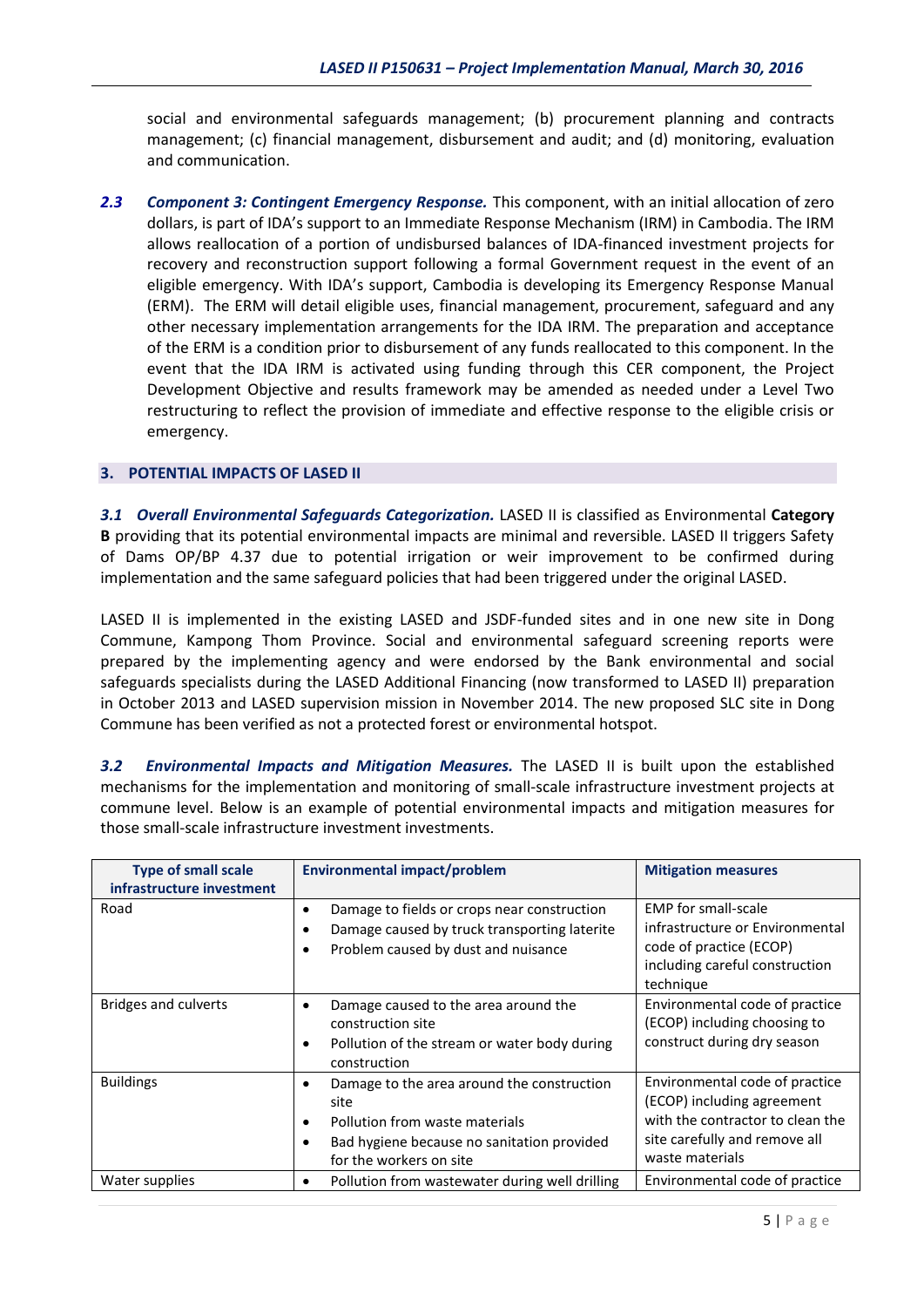|                                                                                                                                                       | Water supply is contaminated because of bad<br>technique during construction                                                                                                                                                                                                                                                                                                         | (ECOP) including agreement<br>where waste water will flow to. |
|-------------------------------------------------------------------------------------------------------------------------------------------------------|--------------------------------------------------------------------------------------------------------------------------------------------------------------------------------------------------------------------------------------------------------------------------------------------------------------------------------------------------------------------------------------|---------------------------------------------------------------|
| Weir construction or<br>Irrigation works to address<br>the problems from<br>inequitable distribution of<br>benefits and poor<br>management of system. | damage to area around site, pollution of<br>streams, damage caused by construction<br>equipment; operation impacts: flooding<br>upstream, water shortage downstream,<br>erosion around structure and canals, water<br>quality changes, soil fertility damage from<br>irrigation water, loss of fisheries, changes to<br>agriculture increase fertilizer and pesticide<br>use, social | Environmental code of practice<br>(ECOP)                      |

**Table 1: Environmental impacts and mitigation measures of small-scale infrastructure investment Source: adapted from the LASED PIM and the Commune/Sangkat Project Implementation Manual, 2009:90**

Access to grants by credit and savings groups would be subject to commitment by beneficiaries not to engage in practices that harm the environment. The budget has been allocated under the Project for further capacity development training and mentoring for safeguards implementation and environmental protection awareness of the implementing staff based at the sub-national level (see Annual Work Plan and Budget).

*3.2.1 Environmental Assessment.* The project investments such as small-scale community infrastructure and agricultural and livelihood activities may have minimal and temporary environmental impacts during implementation. In addition, agricultural and livelihood activities—though also small scale and done manually —may have some impacts on land and soil. However, the LASED experienced that those agricultural impacts are more positive thanks to the inter-cropping and crop rotation techniques and soil management techniques introduced by assigned staff of the provincial department of agriculture. Furthermore, LASED II will be promoting soil and water conservation; hence impacts are also expected to be minor and manageable. Based on the new site screening report by the government team in 2013 and the Bank verification 2014, there are no significant remnant forests/remaining patches of forests within the existing SLC s and the new SLC. The government will seek guidance from the Bank task team if there is any change in the status of the remnant forest. However, the experience of LASED was taken into account, for example, to carefully include different land uses in the planning and mapping processes and delineate those forest patches as communal forests for protection and conservation. This has proven to be successful under LASED and will continue to be adopted under LASED II. All the existing LASED and JSDF-funded sites are cleared from unexploded ordinances (UXO). The new proposed site (in Dong Commune, Kampong Thom Province) was screened and confirmed to have no UXO during the LASED. Next sections provide further details about the two tools and procedures to address the minimal and reversible environmental impacts during the project implementation

3.2.2 Safety of Dams (OP 4.37)<sup>2</sup>. The sub-component 1.2 on Infrastructure Development finances smallscale irrigation systems including construction of small upstream embankments (i.e. weir or water storage) for small-scale gravity irrigation in the prioritized communities. Most irrigation embankments collapses are due to various reasons including inadequate design or poorly constructed and lack of maintenance. The exact sites and number of these embankments are not determined yet. Therefore, during the implementation stage, the implementing agencies (e.g. NCDDS) or its consultant will conduct

<u>.</u>

*<sup>2</sup> For the life of any dam, the owner is responsible for ensuring that appropriate measures are taken and sufficient resources provided for the safety to the dam, irrespective of its funding sources or construction status. The Bank distinguishes between small and large dams. Small dams are normally less than 15 m in height; this category includes, for example, farm ponds, local silt retention dams, and low embankment tanks. For small dams, generic dam safety measures designed by qualified engineers are usually adequate.*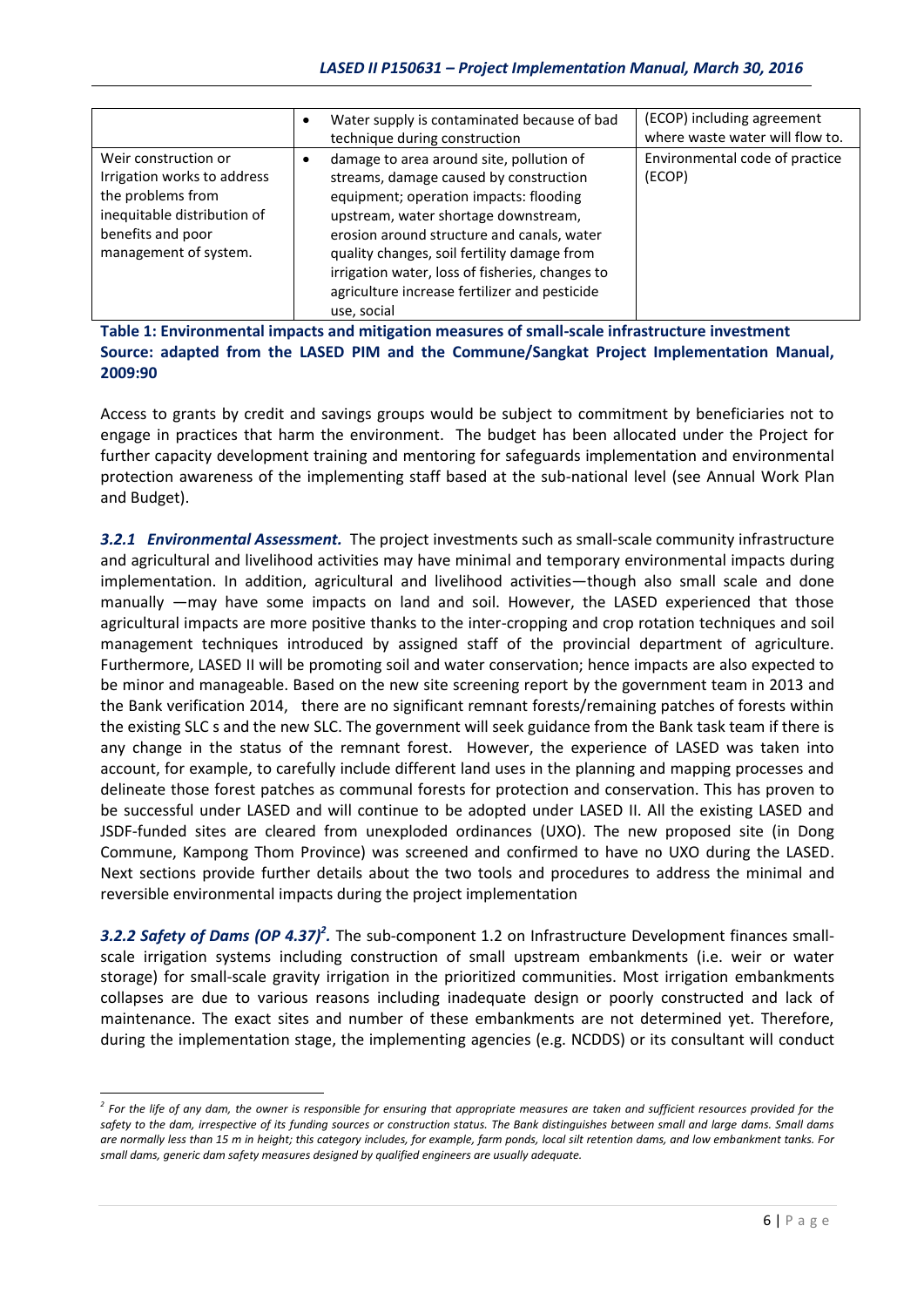environmental safeguard screening byusing the below form (Form 1) in order to determine if each smallscale irrigation or weir investment will require any environmental analysis or assessment.

| <b>Province / Municipality</b>                                                                   | District/Khan                               | <b>Commune /Sangkat</b> |  |  |  |  |  |
|--------------------------------------------------------------------------------------------------|---------------------------------------------|-------------------------|--|--|--|--|--|
| Name of Project:                                                                                 |                                             |                         |  |  |  |  |  |
| Does the project need environmental analysis (EA)?<br>Yes D No D                                 |                                             |                         |  |  |  |  |  |
| Does the project need Report on Environmental Safeguard Measures in connection<br>Yes $D$ No $D$ |                                             |                         |  |  |  |  |  |
| DateC/S Chief                                                                                    | Date:  The official conducted the screening |                         |  |  |  |  |  |

*Form 1. Environmental Safeguard Screening for the irrigation or weir investment*  **Source: adapted from the Commune/Sangkat Project Implementation Manual, 2009:18**

assessment will be fully integrated into the technical feasibility study options by (i) identifying and If an additional environmental analysis/assessment is required during the implementation stage, the implementing agencies (specifically the National Committee for Sub-National Democratic Development Secretariat (NCDDS)) or its consultant will carry out a separate environmental analysis/assessment of these small upstream embankments to determine that there are no risk or negligible risk of significant adverse environmental impacts due to potential failure of the structure to local communities and assets, including assets to be financed as part of the LASED II. In other words, the separate environmental analyzing the potential environmental and social impacts (direct, indirect, induced and cumulative) of the considered options; (ii) identifying and quantifying the costs of the corresponding mitigation measures; and (iii) incorporating these costs into the economic and financial analysis. Furthermore, part of the engineering design and operation of the upstream embankments will be delivered by a qualified engineer and its safety measures would be verified by a World Bank Dam Safety Expert (who has been regularly consulted) to avoid or minimize any potential adverse impacts such as partial or total failure that can cause environmental damage.

*3.2.3 Natural Habitat Assessment.* The land use plan implementation and the small scaled infrastructure investments may impact on the natural habitat such as wetlands, natural ponds or remaining forest patches. However the impact of small-scale civil works on natural habitats will be avoided through the Land use planning (see Tool 1). The land use planning process will also identify different land uses within the SLC and delineate natural habitats (e.g. forest patches or wetlands or natural ponds) for community protection and preservation, as practiced under LASED. No known protected areas in the existing SLC sites during LASED II implementation and the new site in Dong Commune. However, the government team will check again and advise the Bank if any suspicion before the infrastructure investments start during the project implementation.

*3.2.4 Forest.* The infrastructure investments and the development of new SLC site may impact on remnant forests. However, the practice under LASED of including and delineating different land uses, including the community forest, in land use planning will be continued. Remnant forests, if any, will be delineated and reserved for community protection and conservation (further details are discussed in the Tool 1).

*3.2.5 Pesticides.* While LASED II will have a strong focus on agricultural production, it is not expected to lead to increase usage of pesticide as experienced under LASED. Communities in LASED sites rely solely on crop rotation, inter-cropping and multiple cropping to manage pests and diseases rather than on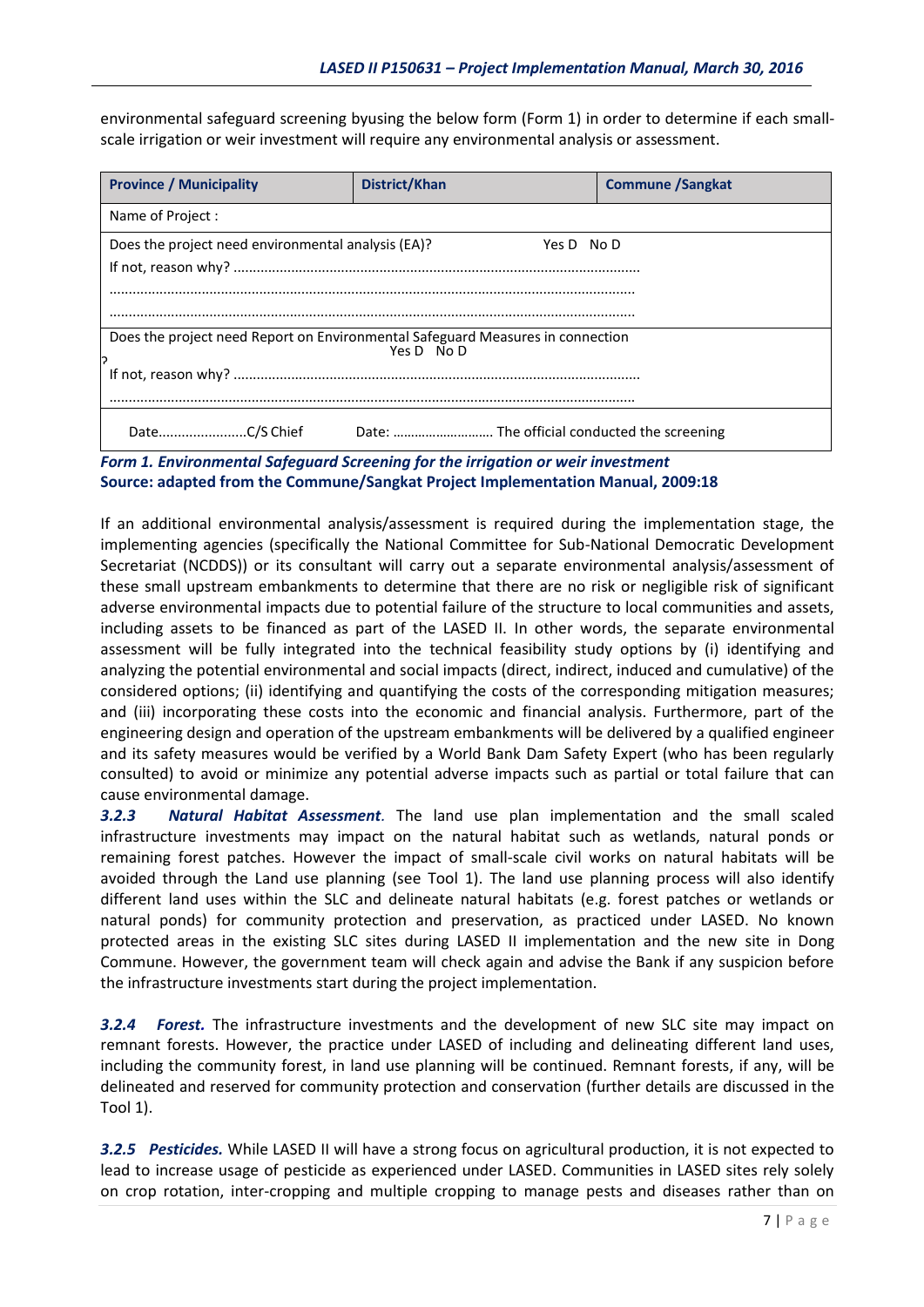pesticides because of the prohibitive costs of pesticides and impacts on health. The adoption of sound agricultural practice workshops will continue to be promoted and supported by the agricultural department staff under LASED II.

*3.2.6 Cultural Heritage***.** The infrastructure investments may impact on unknown, buried physical cultural resources. . No issue of physical cultural resources has been encountered under the LASED project. However, the chance find procedures of cultural heritage clause during the infrastructure construction would be included in the contract documents. The following chance find procedures are to be included in all civil works contracts:

If the Contractor discovers archeological sites, historical sites, remains and objects, including graveyards and/or individual graves during the civil work, the Contractor shall:

- Stop the construction activities in the area of the chance find;
- Delineate the discovered site or area;
- Secure the site to prevent any damage or loss of removable objects; and
- Notify "any cultural heritage" found to the government implementing agency or the relevant provincial Culture Department as early as possible.

Civil work may resume only after permission is given from the implementing agency or the provincial Culture Department.

#### *Tools applied for Land and Infrastructure Development in Component 1*

The LASED II has sufficient tools and capacities to manage the safeguard aspects. The project can build on established mechanisms for screening, supervision and monitoring of infrastructure projects with regard to potential negative impacts. Potentially environmentally sensitive infrastructure investments (e.g. weir or irrigation) will be subjected to an additional environmental screening by the government implementing agency (i.e. NCDDS) to identify appropriate mitigation measures. Access to grants by credit and savings groups would be subject to commitment by beneficiaries not to engage in practices that harm the environment. The budget for further safeguards capacity building and environmental protection awareness of concerned officials and commune councils has been allocated under the project.

The same as the LASED project, LASED II has two issues emerging from land use and livelihood development activities required under **sub-component 1.1** and small-scale infrastructure investments required under **sub-component 1.2**, which merit attention from the stand point of good environmental safeguard practices. Environmental Assessment and Environmental Management Plan (EA-EMP) consisting of (i) land use planning and implementation procedure for agricultural, and livelihood activities and (ii) an Environmental Management Plan for small-scale infrastructure.

#### *3.3 Tool 1: Land Use Planning and Implementation Procedure*

The land use planning and implementation procedure is used to delineate natural habitats (e.g. forest patches or wetlands or natural ponds) for community protection and preservation. Sub-Component 1.1 on agricultural and livelihood activities may have minimal environmental impact during implementation. The agricultural and livelihood activities though also small scale and done manually may have some impacts on land and soil, the project based on LASED will be promoting soil and water conservation, hence impacts are also expected to be minor and manageable. There may be some remnant forests/remaining patches of forests within the new SLC that maybe affected during the land development, however the experience of LASED was taken into account, i.e., to carefully include different land uses in the planning and mapping processes and delineate those forest patches as communal forests for protection and conservation. This has proven to be successful under LASED and will continue to be adopted under LASED II.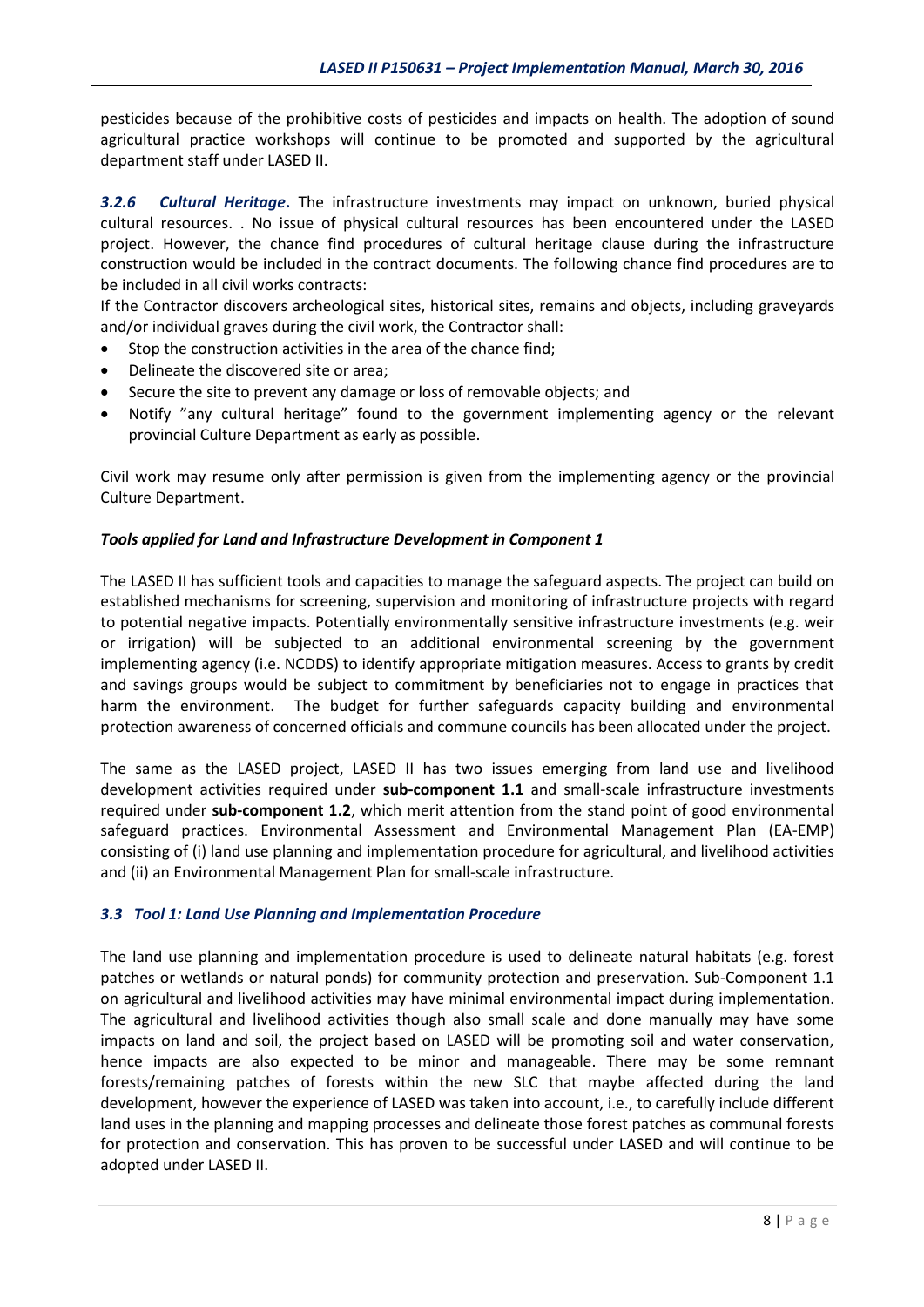*3.3.1 Integration of Lesson Learned.* The potential minimal and reversible environmental impacts of **Sub-Component 1.1** can be managed through land use planning and implementation procedure. The land use planning and implementation procedure was updated by the Recipient to reflect the original LASED's environmental safeguard lessons learned such as:

*"Land Use Planning, Preparation and Implementation. The participatory land use maps and site development plans of all SLCs have clearly delineated different land uses. The land use plan integrated the remaining patches of forests, water bodies and planned green buffers, which are all declared for conservation and protection. This was done in coordination with the relevant line departments, land recipients and local authority. There is no conversion of community forests, water bodies or common green areas in the LASED and NGO sites for residential or agricultural uses. The detailed land use planning took into account early the environmental and agricultural carrying capacity".*

The social safeguard lessons learned are reflected in a separate resettlement policy framework and the updated PIM. The project takes the approaches to incorporate environmental considerations into the overall planning process. The primary issues of concern with respect to the environmental issue are:

- (a) Loss of or damage to functional forests, critical habitats and wildlife corridors in and around SLC areas;
- (b) Inappropriate and/or over-intensive land use degrading soil and water resources;
- (c) Direct and indirect environment and natural resource impacts stemmed from rural infrastructure investments in component 1.2.

*A multi-step participatory land use planning process incorporating up-to-date satellite imagery, aerial photography, technical support, agro-ecosystem analysis, guidance notes and screening forms.*

*3.3.2 Land Screening.* All SLC sites proposed by communes will initially be screened against the "hot spots" map to determine overlap or proximity to critical habitats or forests, protected areas, cultural heritage sites and known Indigenous Peoples communities. In the event that a propose site will affect such areas, communes will be urged to identify alternative sites. For SLC proposals that are accepted for further preparation, the Screening and Guidance notes for Commune and District use specifically require local government staff and beneficiaries to identify alternatives when planning an SLC and to document such alternatives for review by the provincial land use allocation committee secretariat (PLUAC Secretariat). Once a site has been accepted, AEAs will be undertaken to verify the potential carrying capacity of the site using a participatory planning methodology. The assessment process incorporates technical features such as mapping, economic analysis of alternatives, analysis of opportunities and constraints, lessons learned from exploitation of nearby similar agro-ecosystems, and assessment of potential land acquisition impacts under land use scenarios. State land registration of the proposed site also requires agreement from provincial department of environment, Ministry of Environment (MoE) and Forestry Administration, MAFF, staff as well as public display and comment. The results of these procedures will be reviewed by the PLUAC Secretariat prior to authorizing selection of land recipients and allocation of land. Experience from the three commune pilot SLC sites indicates that potential negative environmental impacts can be avoided through provision of current remote imagery to verify denser forest areas and implementation of the AEA process.

*3.3.3 Land Use Planning and Allocation.* The results of the Agro Ecosystem Analysis (AEA) assessments will be used to develop an SLC sub-project land use plan with the selected land recipients to determine, based on existing vegetation, soils and water resources, how to introduce sustainable land uses and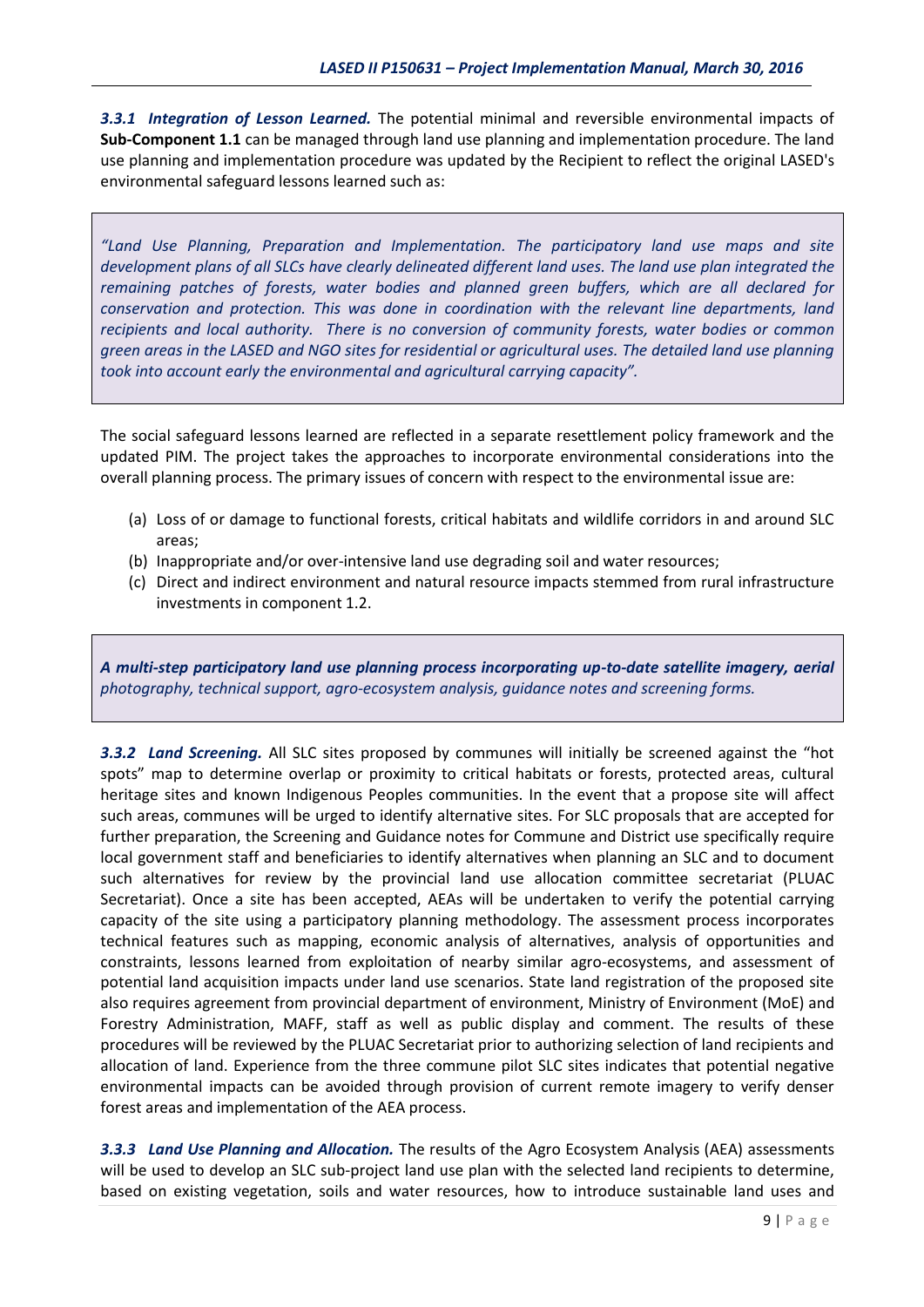agricultural practices. The SLC subproject land use plans will emphasize soil structure, nutrient and water management, integrated pest management and appropriate land use systems including intensive rice, vegetable or cash crop production, grazing and agro-forestry. It will also identify areas for community forestry to regenerate degraded areas, particularly where these can serve as buffer zones to habitat and forested areas. These land use plans will be reviewed by the PLUAC Secretariat as part of the SLC subproject plan and its implementation monitored by the District and PLUAC Secretariat.

If applied properly, the land use planning process will involve both considerations of what constitutes a functional forest (for economic, conservation or protection use) and how to determine, using Geographic Information Systems (GIS) approaches, the extent of degradation of the forest and thus the danger of a "do nothing" approach. The project will support the identification of high priority conservation sites using best available data and new technologies. For example, the planning process will involve the combined use of SPOT 5 imagery and soil surveys will contribute to the determination of which areas to retain in forest cover for protection purposes given soil type suitability for agriculture, slopes, and position in the micro watershed involved. Within lands selected for agricultural use, planning criteria include the need to maintain a minimum tree cover will be retained for shade and shelter. Through the technical assistance provided by the project, specialists will be trained in environmental planning of micro-watersheds with communities so that, for example, contour lines of existing forest will protect erosion prone soils, that no "islands" of isolated forest are left unconnected to surrounding forest, and that important watercourses have appropriate forest buffer zones along their length. Forests for particular economic use such as resin extraction and bamboo groves will be retained for protection and community use.

#### *3.3.4 LAND USE PLANNING AND IMPLEMENTATION PROCEDURE for the new site in Dong commune*

*3.3.4.1 Sub-component 1.1: SLC Investment Planning and Prioritization (Experiences in LASED)*. Based on the LASED experience, the activities Flow Map with Safeguards in **sub-component 1.1** in Land Use Planning process of SLC are: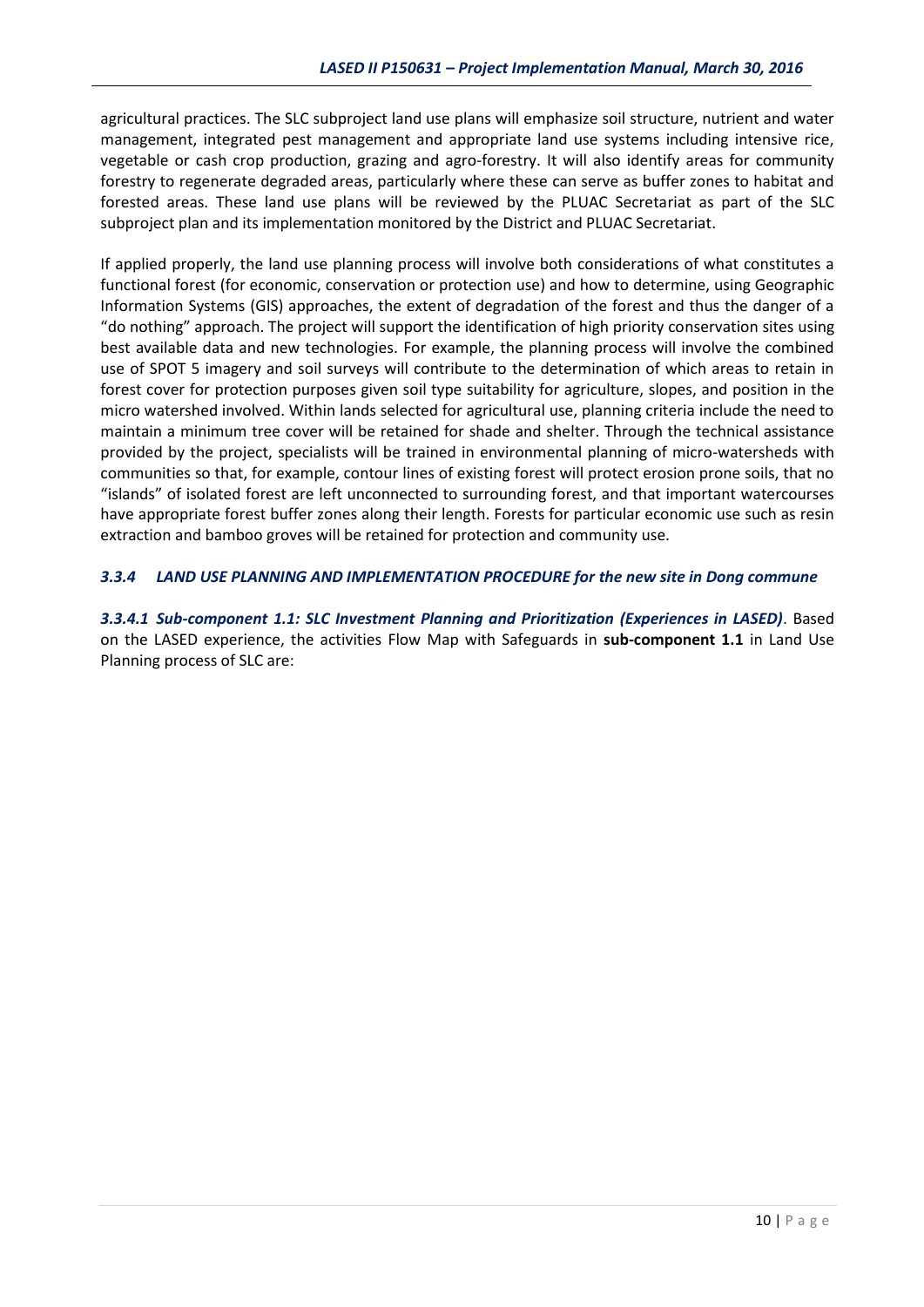

### *Figure 2.* **Flow Map with Safeguards in sub-component 1.1 Land Use Planning process Source: LASED PIM**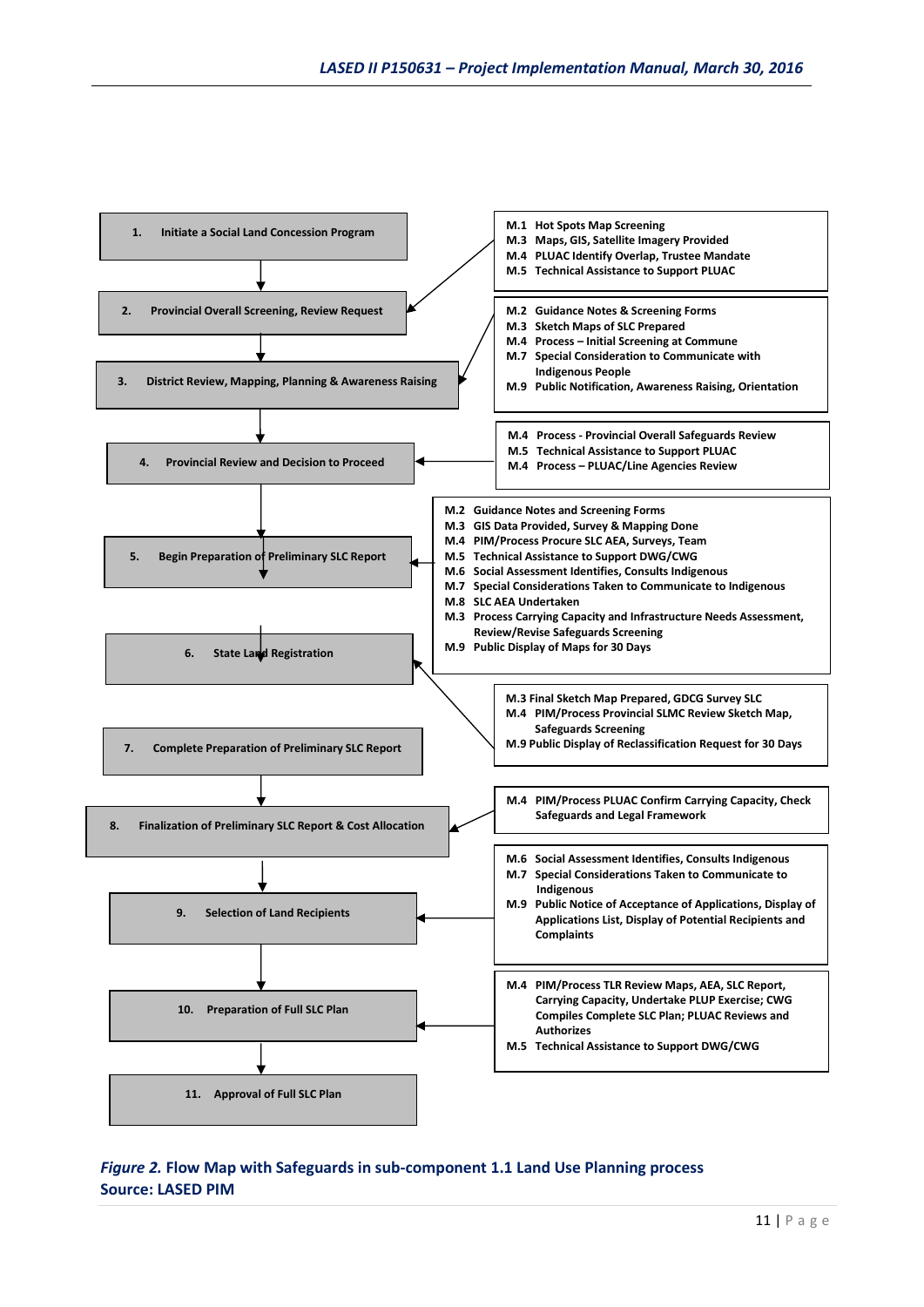*3.3.4.2 Sub-Component 1.1: SLC Investment Planning and Prioritization.* The potential negative environmental impact of **Sub-component 1.1** Land Use Planning process and the mitigation measures proposed to address them are:

|     | <b>Potential Impacts (I.)</b>                                                 |     | <b>Management/Mitigation/Monitoring Measures (M.)</b>                                                                                                                    |
|-----|-------------------------------------------------------------------------------|-----|--------------------------------------------------------------------------------------------------------------------------------------------------------------------------|
| 1.1 | The areas identified for an<br>SLC directly or indirectly<br>affects a nature | M.1 | Province uses "Hot Spots" map to screen out these areas<br>from consideration for SLC at first stage and flag<br>potentially affected areas nearby or downstream of SLC; |
|     | reserve/wilderness area or                                                    | M.2 | Guidance notes and screening forms for Forestry and                                                                                                                      |
|     | protected habitat, important                                                  |     | Critical Habitats used during participatory planning steps                                                                                                               |
|     | forest, managed resource                                                      |     | provide instruction on identifying and excluding these                                                                                                                   |
|     | protected area (e.g.,                                                         |     | areas from the SLC;                                                                                                                                                      |
|     | community forest), wildlife                                                   | M.3 | Maps, GIS data and satellite imagery are provided to                                                                                                                     |
|     | habitat/corridor, national<br>monument or cultural                            |     | Commune/DWG that identify these areas for exclusion<br>within SLC and consideration of effects on areas outside                                                          |
|     | heritage site.                                                                |     | of SLC;                                                                                                                                                                  |
|     |                                                                               | M.4 | <b>Project Implementation Manual (PIM) and Process</b>                                                                                                                   |
|     |                                                                               |     | includes review of screening forms, maps at different                                                                                                                    |
|     |                                                                               |     | levels and steps in SLC planning and implementation;                                                                                                                     |
|     |                                                                               | M.5 | Technical Assistance in environmental planning provided                                                                                                                  |
|     |                                                                               |     | at provincial level and extending to district and commune.                                                                                                               |
| 1.2 | The area identified for a SLC                                                 | M.3 | Traditional land use/cultural or spiritual items or areas                                                                                                                |
|     | is used by other<br>villages/indigenous people                                |     | mapped in land identification and land use planning                                                                                                                      |
|     | for traditional livelihoods or                                                | M.6 | processes;<br>Social Assessment (IPPF) identifies indigenous people in                                                                                                   |
|     | has cultural or spiritual                                                     |     | each commune and special efforts made to inform and                                                                                                                      |
|     | significance for them.                                                        |     | consult them throughout process;                                                                                                                                         |
|     |                                                                               | M.7 | Special considerations in communicating information,                                                                                                                     |
|     |                                                                               |     | options for land allocation, and in training and extension                                                                                                               |
|     |                                                                               |     | programs.                                                                                                                                                                |
| 1.3 | The area identified for a SLC                                                 | M.4 | PIM and Process - the PLUAC includes line agencies                                                                                                                       |
|     | is already part of or planned<br>to be an economic                            |     | charged with responsibility for managing economic land<br>concessions who can <i>identify where there may be</i>                                                         |
|     | concession.                                                                   |     | overlap and inform during the "Hot Spots" map review                                                                                                                     |
|     |                                                                               |     | about potential conflicts.                                                                                                                                               |
| 1.4 | Poor land use planning                                                        |     | M. 2 Guidance notes and screening forms for Forestry,                                                                                                                    |
|     | results in inappropriate land                                                 |     | Agricultural Site Quality/Carrying Capacity and Critical                                                                                                                 |
|     | use, loss of economic,                                                        |     | Habitats provide instruction on identifying and managing                                                                                                                 |
|     | protection or non-timber                                                      |     | these aspects within and around an SLC and consideration                                                                                                                 |
|     | forest cover and loss of or                                                   |     | of project siting in relation to surrounding areas and                                                                                                                   |
|     | damage to critical habitats<br>inside or outside the                          | M.3 | avoiding any unnecessary deforestation;<br>Maps, GIS data and satellite imagery are provided to                                                                          |
|     | settlement areas.                                                             |     | Commune/ DWG and forest survey undertaken that                                                                                                                           |
| 1.5 | Indirect impacts of the                                                       |     | delineate historical and recent land cover within and                                                                                                                    |
|     | project on areas adjacent to                                                  |     | nearby SLC;                                                                                                                                                              |
|     | our outside of SLC areas are                                                  | M.4 | Project Implementation Manual and Process includes                                                                                                                       |
|     | not considered adequately in                                                  |     | ongoing role of DWG for monitoring and including review                                                                                                                  |
|     | the plan resulting in negative                                                |     | of screening forms, SLC AEA, and maps at different levels                                                                                                                |
|     | impacts on water quality,                                                     |     | while quality of analysis is checked at different steps in                                                                                                               |
|     | wildlife movement, burning                                                    |     | SLC planning and implementation process;                                                                                                                                 |
|     | of nearby areas during                                                        | M.5 | Technical assistance to DWG and provincial agencies as                                                                                                                   |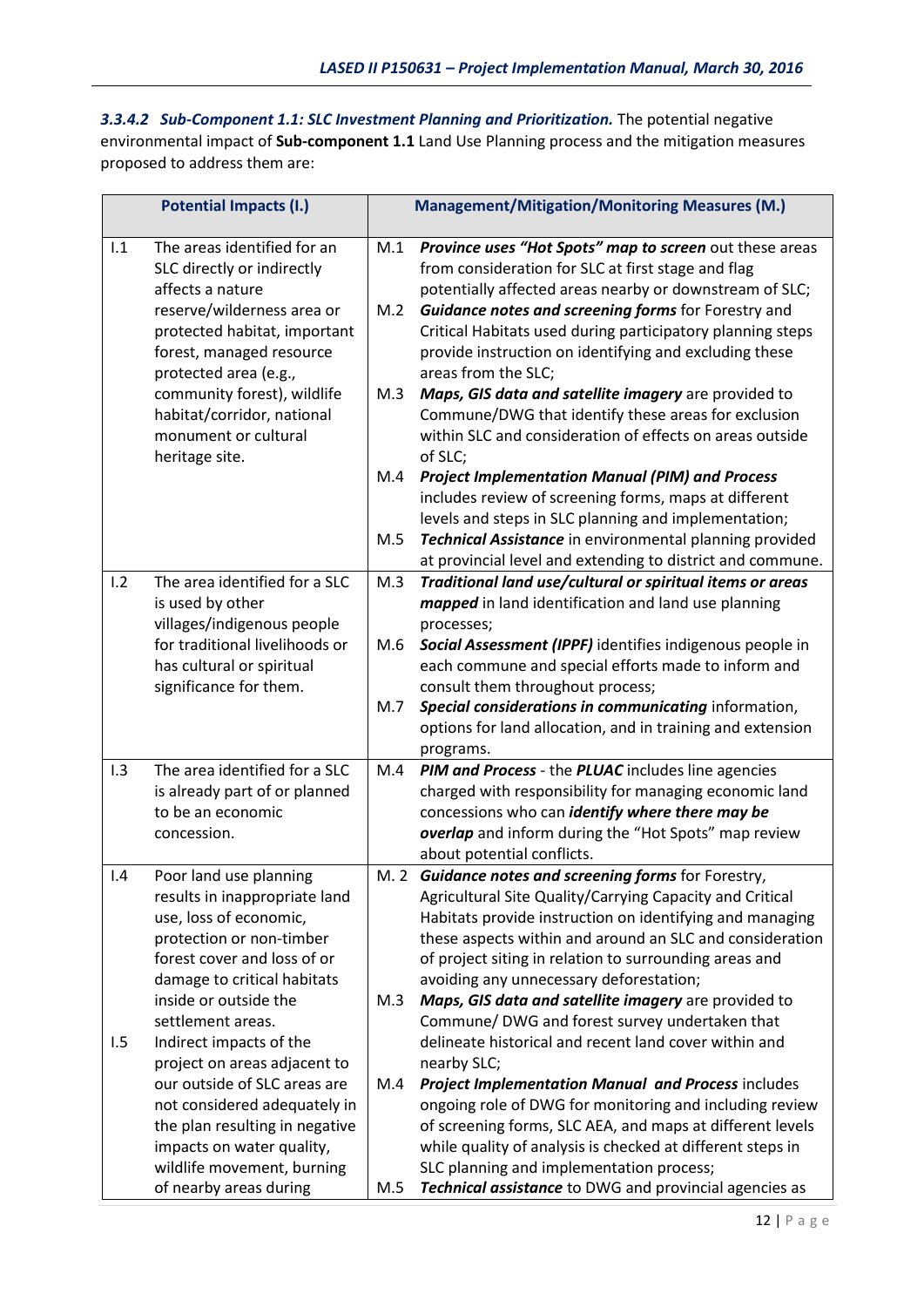| <b>Potential Impacts (I.)</b> |                                                                                                                                                                                                                                                                                                                                                  |                                 | <b>Management/Mitigation/Monitoring Measures (M.)</b>                                                                                                                                                                                                                                                                                                                                                                                                                                                                                                                                                                                                                                                                                                                                                                          |
|-------------------------------|--------------------------------------------------------------------------------------------------------------------------------------------------------------------------------------------------------------------------------------------------------------------------------------------------------------------------------------------------|---------------------------------|--------------------------------------------------------------------------------------------------------------------------------------------------------------------------------------------------------------------------------------------------------------------------------------------------------------------------------------------------------------------------------------------------------------------------------------------------------------------------------------------------------------------------------------------------------------------------------------------------------------------------------------------------------------------------------------------------------------------------------------------------------------------------------------------------------------------------------|
|                               | clearing, spread of weeds<br>and insect pests from<br>agriculture into natural<br>areas, and over-grazing of<br>adjacent forest/grasslands.                                                                                                                                                                                                      | M.8<br>M.9                      | well as contracted support as required to assist in<br>addressing issues of particular importance or need;<br>SLC Agro-Ecosystem Analysis (AEA) leads commune and<br>district staff and villagers through a participatory process<br>considering agricultural and natural resource<br>management planning and implementation;<br>Public notification, review and participation throughout<br>process including NGOs;                                                                                                                                                                                                                                                                                                                                                                                                           |
| 1.6                           | Poor consideration of land<br>capability, strong demand<br>from farmers and/or<br>pressure on RGC staff to<br>increase TLR numbers leads<br>to unsustainable settlements<br>in which there is inadequate<br>provision for basic<br>livelihoods.                                                                                                  | M.2<br>M.8                      | Guidelines and screening notes for Agricultural Site<br>Quality/Carrying Capacity focus specifically on ensuring<br>that only sufficient land required for provision of staple<br>food and cash needs of the household are provided for<br>and include an income estimate that evaluates incomes<br>against poverty criteria to ensure TLR exceed this.<br><b>SLC AEA</b> includes detailed process and focus on<br>estimation of carrying capacity and appropriate land<br>development approach that incorporates community<br>forestry as cornerstone of natural resources<br>management;                                                                                                                                                                                                                                    |
| 1.7                           | Poor social planning for<br>indigenous communities,<br>women and other<br>beneficiaries leads to<br>undesirable impacts on<br>traditional land use and/or<br>social exclusion;                                                                                                                                                                   | M.1<br>M.4<br>M.6<br>M.7<br>M.9 | Province uses "Hot Spots" map to identify local<br>indigenous communities relative to the SLC;<br>Project Implementation Manual includes multi-stage<br>Participatory Process of continuous engagement with<br>stakeholders in identification and allocation of land and<br>household survey and monitoring system.<br>Social Assessment identifies indigenous and other<br>vulnerable people in each commune and special efforts<br>made to inform and consult them throughout process;<br>Special considerations in communicating information<br>options to indigenous people for land allocation, and in<br>training and extension programs;<br>Public notification, review and participation throughout<br>the process including NGOs supports dissemination of<br>information to all focusing particularly on vulnerable. |
| 1.8<br>1.9                    | An estimate of the number<br>of families to be settled is<br>made - this could potentially<br>induce families to move into<br>the site before a decision is<br>made to undertake an SLC;<br>Maps and public notices<br>about project showing<br>planned settlement could<br>lead to illegal logging to<br>extract resources and<br>encroachment; | M.3<br>M.4<br>M.9               | Maps, GIS data and satellite imagery provide historical<br>evidence of occupation and land use allowing<br>identification of new encroachment;<br>PIM and Process sets cut-off date beyond which no<br>compensation is given for settlers and includes survey to<br>establish current occupancy and land use; Line agencies<br>will be informed about proposed SLC through their<br>participation in the PLUAC and will thereby put measures<br>in place to monitor areas and prevent encroachment and<br>settlement in interim period;<br>Public notification, review and participation includes<br>extensive information campaign that emphasizes rules.                                                                                                                                                                     |

# **Table 2. Potential impacts and mitigation measures of Land Use Planning process Source: LASED PIM**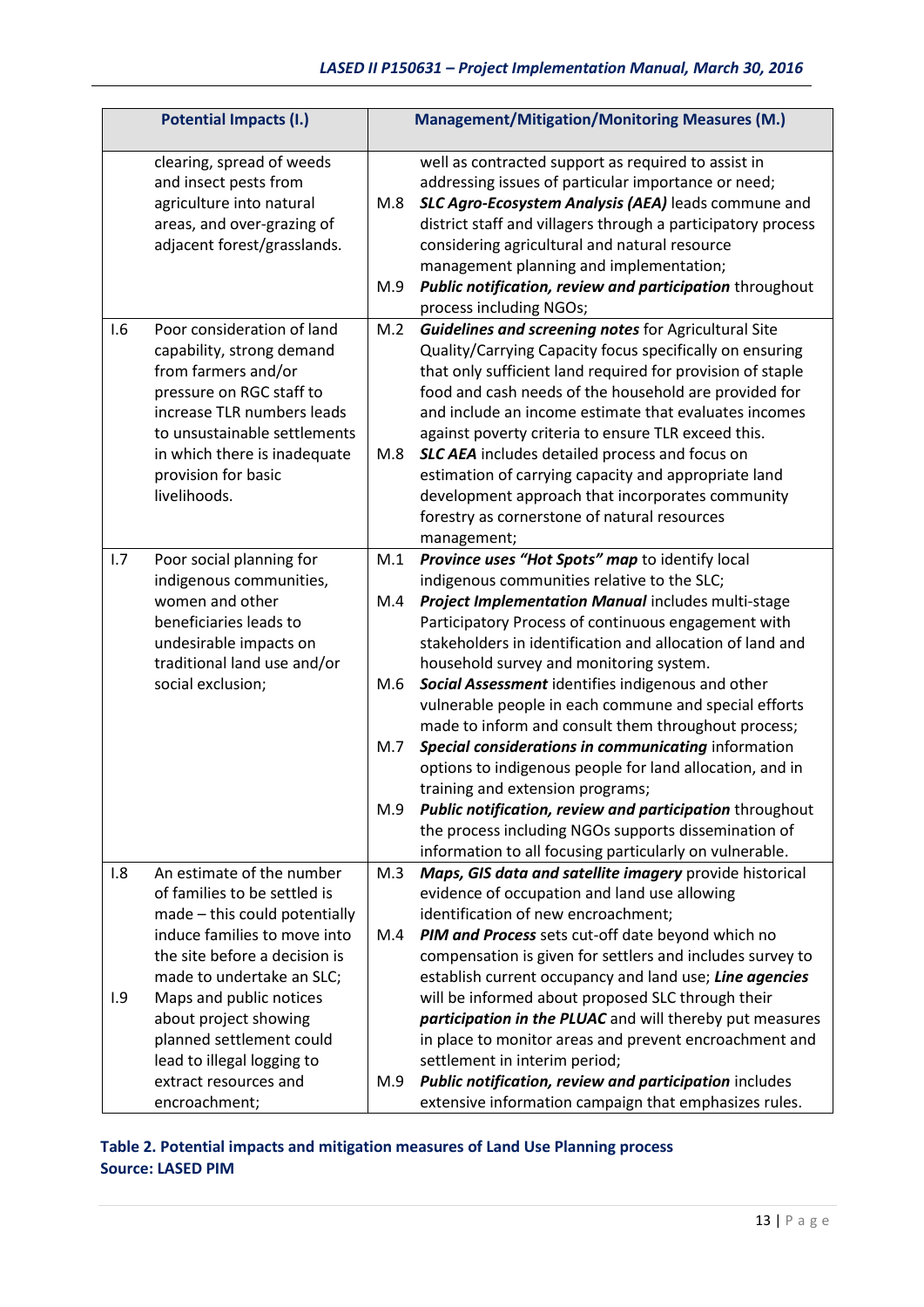#### *3.4 Tool 2: Environmental Management Plan for Small-Scale Infrastructure*

The small-scale infrastructure investments under component 1 may impact on the natural habitat such as wetlands, natural ponds or remnant forests/remaining forest patches. However the impact of small-scale infrastructure on natural habitats will be avoided through a screening process and if cannot be avoided the EMP will be developed and implemented to manage those impacts. In addition, the land use planning process will also identify different land uses within the SLC and delineate natural habitats (e.g. forest patches or wetlands or natural ponds) for community protection and preservation, as practiced under LASED. The infrastructure investments may impact on unknown, buried physical cultural resources. Chance Find Procedures in the C/S PIM are used to address chance find during project implementation. Thus far, no Chance Find Procedures issue has been encountered under the LASED project.

The Environmental Management Plan (EMP) is used to manage temporary and reversible impacts caused by small-scale civil works. The EMP is aligned with the government Commune/Sangkat Fund Project Implementation Manual (C/S PIM) for implementing and monitoring the environment and safety measures for infrastructure investments at the community level.

*3.4.1 Lesson Learned.* The potential minimal and reversible environmental impacts of small scale infrastructure investments are managed through the Environmental Management Plan (EMP) for smallscale infrastructure. The Environmental Management Plan (EMP) for small scale infrastructure was updated by the Recipient to reflect the original LASED's environmental safeguard lessons learned such as:

- **Infrastructure Investments and Services. The Provincial LASED Team worked closely with the** *Commune Council to monitor the contractors and ensure safeguards and safety measures at the construction sites. However, recording of the safeguards monitoring results requires more improvement since written monitoring record is limited. Water quality analysis was also done for groundwater sources in the sites to ensure that these are not contaminated. The project continues improving water and sanitation at the sites by including the provision of latrines to householdbeneficiaries.*
- *Commune/Sangkat Fund Project Implementation Manual (C/S PIM). One of the implementing agencies (i.e. NCDDS) has experienced on environmental safeguards implementation, but needs further support in implementing the Commune/Sangkat Fund Project Implementation Manual (C/S PIM). This includes procedures for monitoring and recording the environment and safety measures for infrastructure investments at the community level. The EA-EMP is aligned with the overarching guidelines-for example, with regards to infrastructure construction as laid out in the "Commune/Sangkat Fund Project Implementation Manual (C/S Fund PIM)" that has also been used by the Bank's Rural Infrastructure and Local Governance (RILG) project. The current version of the C/S Fund PIM has been endorsed by the Royal Government of Cambodia (RGC) through "Decision No. 024 SSR / NCSC" dated May 20, 2005. The Guidelines are also consistent with the requirements of the Bank Environmental Safeguards Operational Policy (O.P.4.01).*

*3.4.2 Sub-component 1.2. For Small Investment (C/S PIM).* The infrastructure development will include a range of infrastructure development. These are relatively small investments and will therefore be channeled through the existing and well-established and supported C/S PIM. The C/S PIM has developed progressively through several stages to its present point, to where it is now fully integrated within the RGC annual cycle of planning and implementation. It includes a completed and detailed set of documents and procedures including a set of principles, guidelines, forms and training.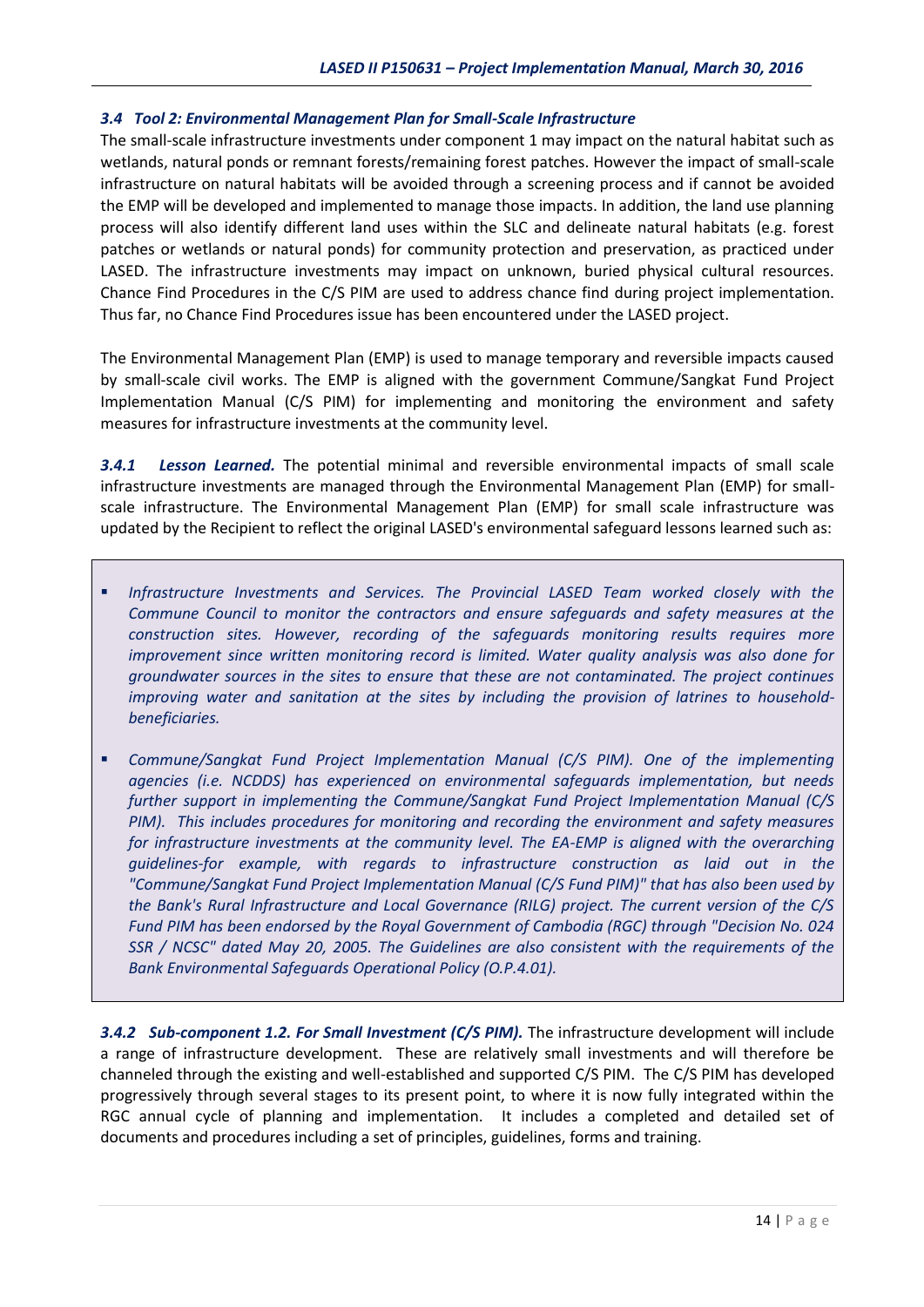Based on the LASED experience, Infrastructure Development investment can include (a) Laterite Road within 2 km; (b) Earth road; (c) Annual Maintenance of Roads; *(d) Domestic Water Supply; (e) Additional Water Supply; (f) Schools and Equipment; (g) Irrigation Works; (h) Health Posts; (i) Community Facilities; (j) Environmental/trafffic Markers; (k) Infrastructure Maintenance.* 

*3.4.2.1 Before construction of small-scale infrastructure.* **Table 1 regarding the potential** *negative* **environmental impacts and the mitigation measures proposed to address them.** 

*3.4.3.1 During Procurement and Contract Management of small scale infrastructure investments.* In the Bidding and Contract Agreement documents (see page 309 of the C/S PIM), the Implementing Agencies (LASED II/ NCDDS Procurement Officer, the assigned safeguard officer and Commune Chief) will include in the construction bidding and contract document "clauses of chance find procedure of cultural heritage properties and safety and environmental protection measures". An example of cultural property procedure is in the event that culturally significant properties are found during the construction, the contractor shall immediately stop any civil work and report to the government implementing agencies).

An example of a clause of safety and environmental protection measures can be *"…the Contractor agrees to ensure that the work is carried out in a safe manner and with the minimum disturbance to people living close to or passing by the site, or damage to the environment. The place of disposing of excavated earth, dirty water or other waste materials must be approved by the Project Owner before disposal starts. On completion of the works the contractor shall be responsible for removing all plant, surplus materials and wastes from the site and for restoring the site to a clean and tidy condition…".* This safety and environmental protection clause can be found in Form 50. Condition of Contract for Construction Work on page 309 of the C/S PIM 2009.

*3.4.3.2 during and after small scale infrastructure construction.* Based on LASED lessons learned, the below Form 18.4 on Environmental Monitoring Plan of the C/S PIM will be used or can be modified by the commune chief with the support of the existing NCDDS safeguard team and technical support officer) to record their monitoring of implementation of the "safety and environmental protection clause" under each infrastructure investment at the commune/community level. No additional budget is expected as LASED II will use the existing safeguard advisory team at NCDD and the engineers to monitor and record the EMP compliance. Training on how to use Form 18.3 and Form 18.4 will be supported by the World Bank task team. The PIM also set aside budget allocation for staff capacity development training including on safeguard implementation and reporting.

| What                    | Where                        | <b>How</b>                 | When                                                                    | Who                                 |
|-------------------------|------------------------------|----------------------------|-------------------------------------------------------------------------|-------------------------------------|
| What will be monitored? | <b>Place for monitoring?</b> | <b>How to monitor?</b>     | Times when monitoring will be done? Who will be responsible to monitor? |                                     |
|                         |                              |                            | During construction<br>After completion (at end                         | CC roads sub-committee and teachers |
|                         |                              | project<br>worse or better | d of vear.                                                              |                                     |
|                         |                              |                            |                                                                         |                                     |
|                         |                              |                            |                                                                         |                                     |
|                         |                              |                            |                                                                         |                                     |
|                         |                              |                            |                                                                         |                                     |
|                         |                              |                            |                                                                         |                                     |
|                         |                              |                            |                                                                         |                                     |
|                         |                              |                            |                                                                         |                                     |
|                         |                              |                            |                                                                         |                                     |

*Form 18.4 on Environmental Monitoring Plan of the C/S PIM* Source: The Commune/Sangkat Project Implementation Manual, 2009:91

**Verified on .......................by name of the TechnicalSupport Official…………………………………….**

#### **Agreed on.......................C/S Chief**

**Note:** Small upstream embankments (i.e. weir or water storage) are the new type of infrastructure investments that will be financed by LASED II. Since the exact sites and number of these embankments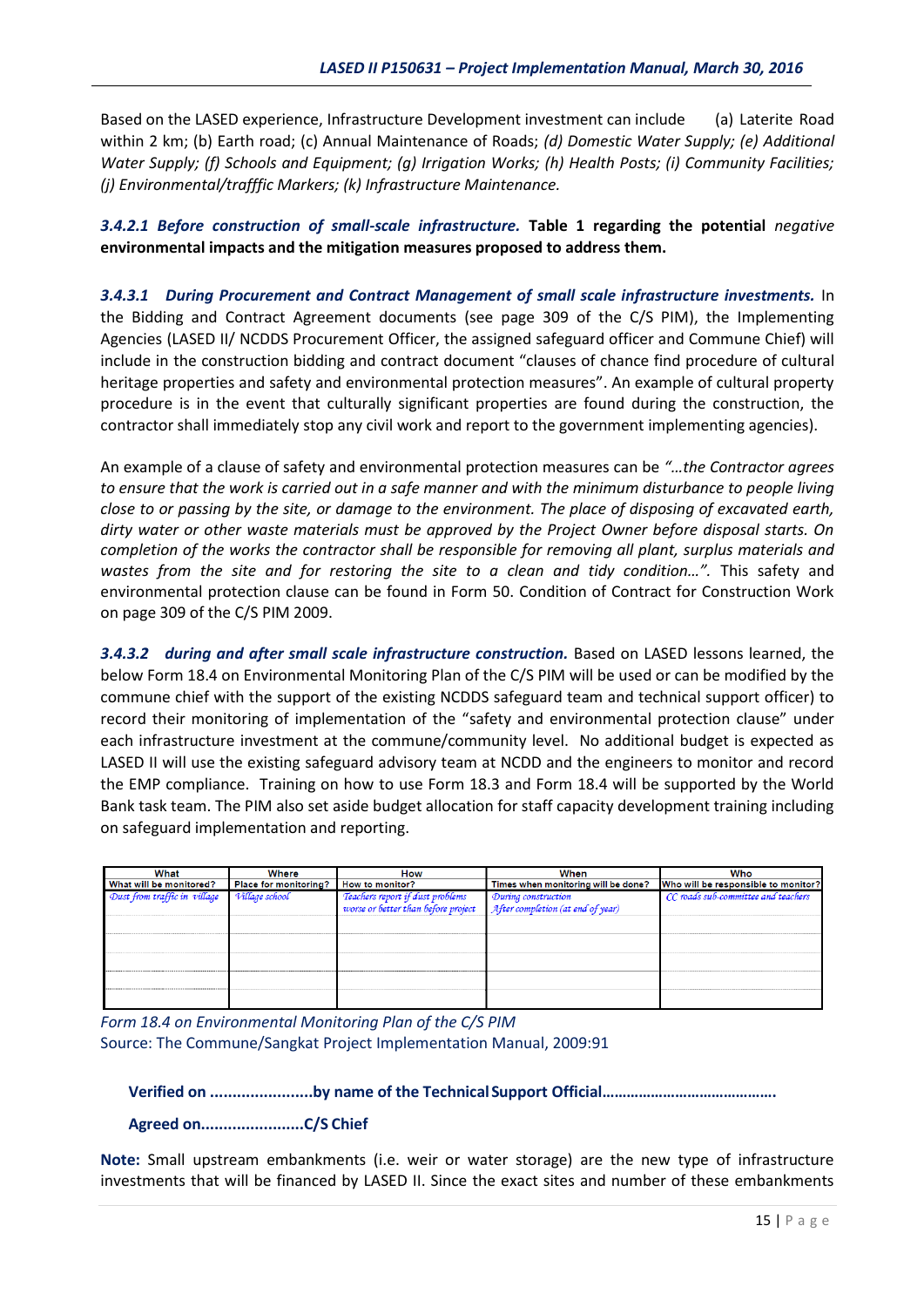are not determined yet, the implementing agencies (specifically NCDDS) or its consultant will carry out a separate environmental assessment of these small upstream embankments during the implementation stage This stand-alone environmental assessment will determine potential adverse environmental impacts and environmental and safety mitigation measures from a Dam Safety perspective. The environmental and safety mitigation measures will be used by a qualified engineer and the assigned safeguard officer to prepare, construct and supervise the irrigation embankment or weir investments by following the C/S PIM.

#### **4.4.1 Institutional Arrangements for Monitoring and Reporting**

**The m**onitoring and reporting of environmental safeguard compliance follows the LASED II PIM in the process of land preparation project requite several surveys including land identification, soil survey, forest survey, etc. The infrastructure development in sub-**component 1.2** follows the LASED II PIM in term of making sure the construction of small scale infrastructure follows the C/S PIM. Monitoring of inputs to outputs will be carried out through the review of quarterly provincial implementation management reports (See also details of the overarching institutional arrangements in Annex 3 of the PAD). The below section describes the specific responsible institutions for the EA-EMP monitoring and reporting.

The GSSLC will be responsible for coordinating and reporting the monitoring of environmental and social safeguard implementation, with support and inputs from NCDD Secretariat, the Ministry of Agriculture, Forestry and Fisheries - General Directorate of Agriculture (MAFF-GDA), and the Implementing Unit in the Ministry of Rural Development. In overall, reporting of environmental and social safeguard implementation follows the project implementation manual of LASED-II. Monitoring of outputs will be carried out through the review of quarterly provincial implementation management reports. Quarterly reports will focus on implementation progress and information required by commune councils, DWGs, PLUACs and GSSLC and NCDDS to identify any delays in the implementation of the AWPBs so that action can be taken to address constraints or revise expectations of progress. An Annual Implementation Report will also be prepared by GSSLC and NCDD with support of MAFF-GDA), and the Implementing Unit in the Ministry of Rural Development. GSSLC and NCDDS will consolidate to IDA, by the end of March of each year covering the activities of the previous calendar year.

The World Bank supervision will be carried out to clarify requirements as well as to emphasize the importance of carrying out the measures consistent with the key environmental safeguard documents and the project implementation manual. The Environmental Safeguards Specialist in the World Bank will separately review adherence to the Environmental Safeguards documents during their annual supervision mission. All records of the EA-EMP monitoring reports shall be kept by the recipient for review during these supervision missions.

|                | <b>Project Stage</b> | <b>Task</b>             | <b>Responsible</b>        | <b>Budget Required</b> |
|----------------|----------------------|-------------------------|---------------------------|------------------------|
|                |                      |                         |                           |                        |
| Tool 1. Land   | Land                 | Screen hotspots and     | <b>GSSLC with support</b> | Part of Land Use       |
| Use Planning   | Screening            | environmental sensitive | of sub-national           | Planning and           |
| and            |                      | areas such as wetlands, | level of LASED II         | Implementation         |
| Implementation |                      | water bodies, cultural  | team (PLUAC, Land         | Procedure in           |
| Procedure      |                      | heritage, and protected | <b>Technical Support</b>  | Sub-component          |
|                |                      | forest.                 | Unit (LTSU),              | 1.1                    |
|                |                      |                         | <b>Technical Support</b>  |                        |
|                |                      |                         | Officer (TSO),            |                        |
|                |                      |                         | <b>District Working</b>   |                        |
|                |                      |                         | Group (DWG) and           |                        |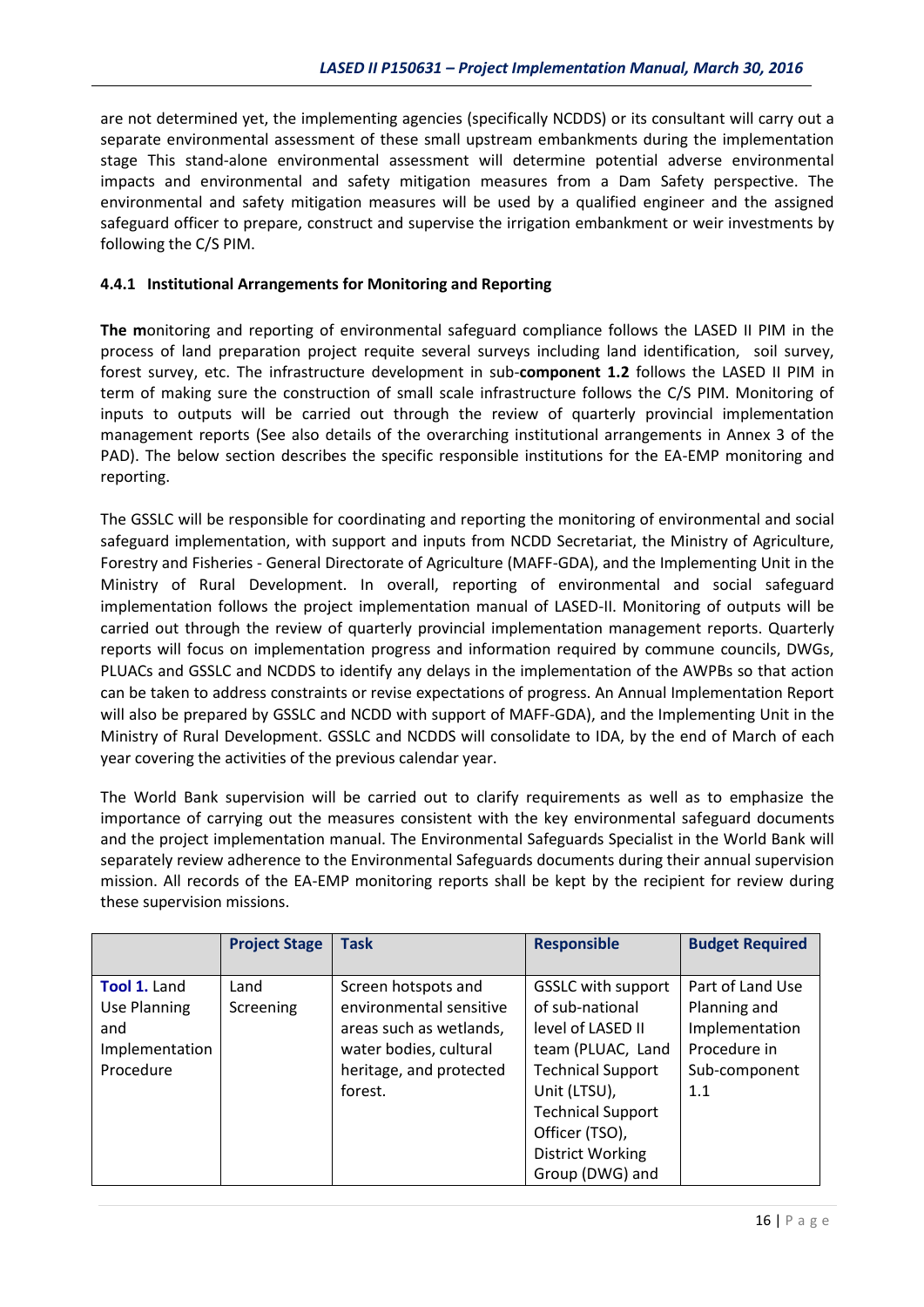|                                                                                                    |                                                     |                                                                                                                                                                                                                                             | commune council                              |                                                                                            |
|----------------------------------------------------------------------------------------------------|-----------------------------------------------------|---------------------------------------------------------------------------------------------------------------------------------------------------------------------------------------------------------------------------------------------|----------------------------------------------|--------------------------------------------------------------------------------------------|
|                                                                                                    | Land Use<br>Planning and<br>Allocation              | Emphasize soil structure,<br>nutrient and water<br>management, integrated<br>pest management, crop<br>production and agro<br>forestry etc.                                                                                                  | PLUAC with<br>support of GSSLC<br>and MAFF   | Part of Land Use<br>Planning and<br>Implementation<br>Procedure in<br>Sub-component<br>1.1 |
| Tool 2.<br>Environmental<br>Management<br>Plan for small<br>scale<br>infrastructure<br>investments | <b>Before</b><br>construction<br>(civil work)       | Include a clause of<br>environmental<br>protection measures and<br>a chance of finding<br>cultural resources during<br>civil work in the bidding<br>and contract documents.<br>The clause can be<br>adopted from Form 50 of<br>the C/S PIM. | NCDDS/LASED II<br>team, and<br>Commune Chief | Part of the<br>infrastructure<br>design and<br>procurement<br>process                      |
|                                                                                                    | During<br>Procurement<br>and Contract<br>Management | Include a clause of safety<br>and environmental<br>protection measures in<br>the contract documents.<br>The clause can be taken<br>Form 50 of the C/S PIM.                                                                                  | NCDDS/LASED II<br>team, and<br>Commune Chief | Part of the<br>contract<br>management<br>process                                           |
|                                                                                                    | During and<br>after<br>Construction<br>(civil work) | Record the monitoring<br>results in Form 18.4 on<br>Environmental<br>Monitoring Plan of the<br>C/S PIM. The record<br>focuses on safety and<br>environmental<br>protection measures                                                         | NCDDS/LASED II<br>team, and<br>Commune Chief | Part of the<br>infrastructure<br>investment<br>monitoring and<br>reporting                 |

*4.4.2 Tool 1.* Land Use Planning and Implementation (in the EA-EMP) will be implemented and monitored by PLUAC with support of GSSLC and sub-national level of LASED II team (Land Technical Support Unit (LTSU), Technical Support Officer (TSO), District Working Group (DWG) and commune chief for land use planning activities and NCDDs for land preparation and infrastructure development in the project sites.

*4.4.3 Tool 2.* Environmental Management Plan for small scale will be implemented and monitored by NCDDS/LASED II team and sub-national level of LASED II team (Technical Support Officer (TSO), District Working Group (DWG) and commune chief)

The Sub-national team at provincial level will consolidate the EA-EMP's report from commune and district teams and will send the report to national level (GSSLC, NCDDs and MAFF) quarterly for integration into the project narrative report and submit to the World Bank.

# **4. DISCLOSURE OF INFORMATION**

The revised EA-EMP in English and Khmer was publicly posted on the LASED II Project website setup as part of the safeguards review at www.ncdd.gov.kh in both the English and Khmer languages on **13 January 2016.** Hard copies of the EA-EMP were made available at the Provincial Departments of Land